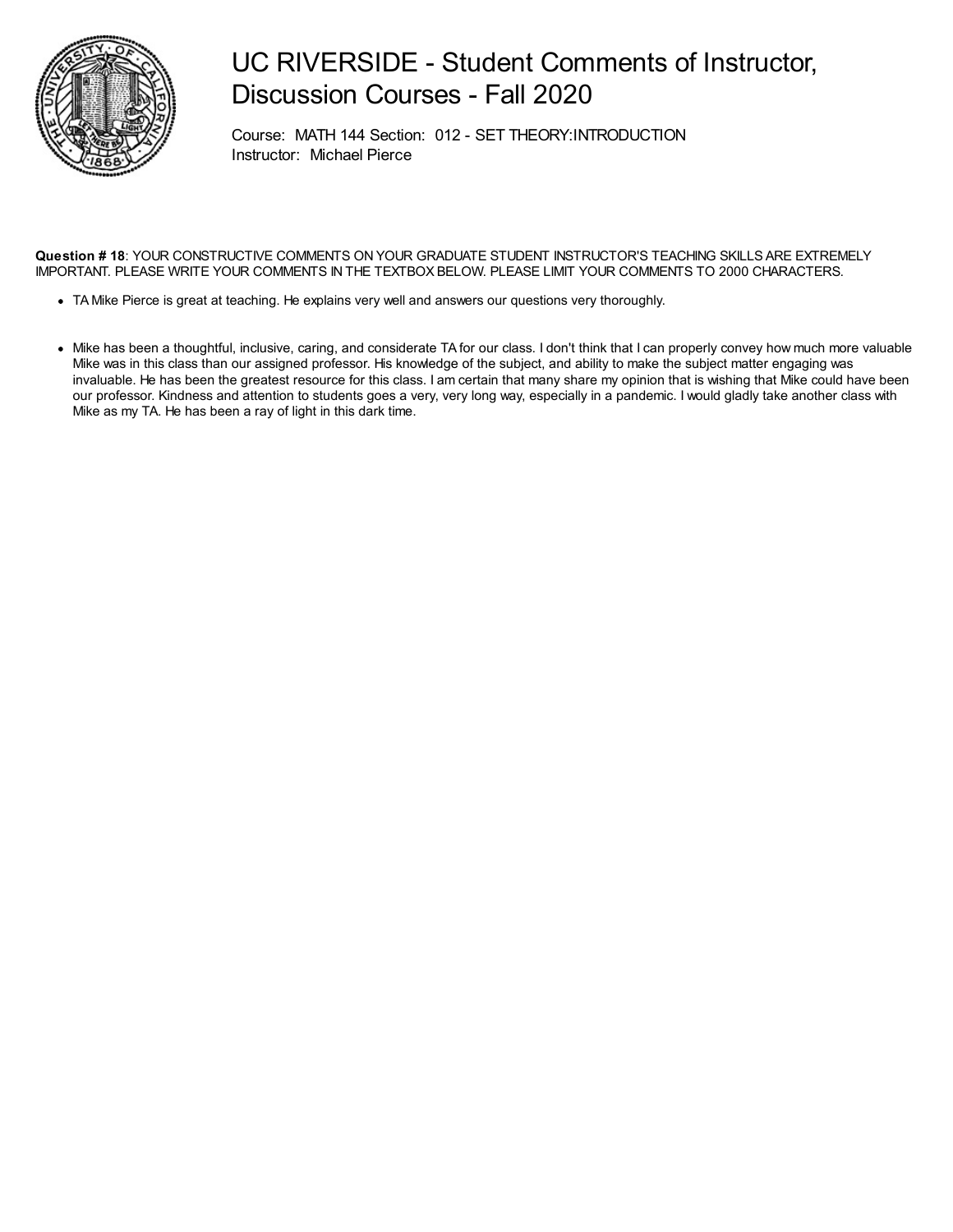

# UC RIVERSIDE - Student Evaluation of Instructor, Discussion Courses - Fall 2020

| Course: MATH 144 Section: 012 - SET<br>THEORY: INTRODUCTION<br>Instructor: Michael Pierce |                                                                                                                                                |           | Enrollment: 25<br>Respondents: 6<br>Response Rate: 24% |                |                |                                   |                          |     |  |                |  |          | Response Rate: 35% | Enrollment: 5232<br>Respondents: 1838 |           | Enrollment: 53923<br>Respondents: 19258<br>Response Rate: 36% |      |           |
|-------------------------------------------------------------------------------------------|------------------------------------------------------------------------------------------------------------------------------------------------|-----------|--------------------------------------------------------|----------------|----------------|-----------------------------------|--------------------------|-----|--|----------------|--|----------|--------------------|---------------------------------------|-----------|---------------------------------------------------------------|------|-----------|
|                                                                                           |                                                                                                                                                | Course    |                                                        |                |                |                                   |                          |     |  |                |  |          |                    | Department                            |           | Campus                                                        |      |           |
| Questions                                                                                 |                                                                                                                                                | 7<br>High | 6                                                      | $\overline{2}$ | $\overline{4}$ | $\overline{3}$                    | $\overline{2}$           | Low |  | 1 N/A Mean SD  |  |          | $%$ tile           | Mean                                  | <b>SD</b> | $%$ tile                                                      | Mean | <b>SD</b> |
|                                                                                           | 1 Provides goals and objectives in presentations.                                                                                              | 5         |                                                        |                |                |                                   |                          |     |  |                |  | 6.67 0.8 | 80.77              | 6.08                                  | 1.3       | 82.30                                                         | 6.34 | 1.1       |
|                                                                                           | 2 Is well prepared and clearly organized.                                                                                                      | 5         |                                                        |                |                |                                   | $\sim$                   |     |  | $\blacksquare$ |  | 6.67 0.8 | 80.98              | 6.08                                  | 1.3       | 82.32                                                         | 6.37 | 1.1       |
|                                                                                           | 3 Thoroughly understands the subject matter.                                                                                                   | 5         |                                                        |                |                |                                   |                          |     |  |                |  | 6.67 0.8 | 78.24              | 6.34                                  | 1.1       | 78.63                                                         | 6.50 | 1.0       |
| 4                                                                                         | Explains the relevancy of the material.                                                                                                        | 5         |                                                        |                |                |                                   |                          |     |  | L,             |  | 6.67 0.8 | 84.90              | 6.08                                  | 1.3       | 82.87                                                         | 6.35 | 1.1       |
|                                                                                           | 5 Clarifies lecture and readings                                                                                                               | 5         |                                                        |                |                |                                   |                          |     |  |                |  | 6.67 0.8 | 81.18              | 6.13                                  | 1.3       | 84.41                                                         | 6.34 | 1.2       |
|                                                                                           | 6 Encourages me to participate and/or ask questions.                                                                                           | 5         |                                                        |                |                |                                   |                          |     |  |                |  | 6.67 0.8 | 85.00              | 6.11                                  | 1.3       | 83.59                                                         | 6.33 | 1.2       |
|                                                                                           | 7 Uses language appropriate to the level of the<br>course.                                                                                     | 5         |                                                        |                |                |                                   |                          |     |  | $\blacksquare$ |  | 6.67 0.8 | 76.88              | 6.41                                  | 1.0       | 76.38                                                         | 6.52 | 0.9       |
|                                                                                           | 8 Gives useful feedback on assignments and exams.                                                                                              | 5         |                                                        |                |                |                                   |                          |     |  |                |  | 6.67 0.8 | 80.77              | 6.07                                  | 1.4       | 84.63                                                         | 6.26 | 1.3       |
|                                                                                           | 9 Effectively manages the classroom environment                                                                                                | 5         |                                                        |                |                |                                   |                          |     |  |                |  | 6.67 0.8 | 81.77              | 6.21                                  | 1.3       | 82.23                                                         | 6.38 | 1.1       |
|                                                                                           | 10 Motivates me to do my best.                                                                                                                 | 5         |                                                        |                |                |                                   |                          |     |  |                |  | 6.67 0.8 | 84.57              | 5.96                                  | 1.4       | 84.88                                                         | 6.22 | 1.3       |
|                                                                                           | 11 ls accessible and helpful during office hours.                                                                                              | 5         |                                                        |                |                |                                   |                          |     |  |                |  | 6.67 0.8 | 79.87              | 6.35                                  | 1.1       | 76.91                                                         | 6.46 | 1.0       |
|                                                                                           | 12 ls approachable - has a demeanor that encourages<br>interaction.                                                                            | 5         |                                                        |                |                |                                   |                          |     |  |                |  | 6.67 0.8 | 77.71              | 6.26                                  | 1.3       | 79.88                                                         | 6.41 | 1.1       |
|                                                                                           | 13 Encourages and respects diverse perspectives.                                                                                               | 5         |                                                        |                |                |                                   |                          |     |  |                |  | 6.67 0.8 | 70.39              | 6.42                                  | 1.0       | 77.23                                                         | 6.54 | 1.0       |
|                                                                                           | 14 Appropriately handles sensitive situations and/or<br>inappropriate student comments.                                                        | 5         |                                                        |                |                | $\sim 10^{-1}$ and $\sim 10^{-1}$ |                          |     |  | $\overline{a}$ |  | 6.67 0.8 | 76.03              | 6.39                                  | 1.1       | 75.24                                                         | 6.52 | 1.0       |
|                                                                                           | 15 Creates and maintains a tolerant learning<br>environment.                                                                                   | 5         |                                                        |                |                |                                   |                          |     |  |                |  | 6.67 0.8 | 74.66              | 6.39                                  | 1.1       | 77.55                                                         | 6.53 | 1.0       |
|                                                                                           | 16 Command of English language does not impede my<br>learning the material. (This question is not<br>applicable in foreign language sections.) | 5         |                                                        |                |                |                                   |                          |     |  |                |  | 6.67 0.8 | 62.88 6.53         |                                       | 1.0       | 75.90                                                         | 6.55 | 1.0       |
|                                                                                           | 17 Overall, is an effective teacher.                                                                                                           | 5         |                                                        |                |                | $\sim$                            | <b>Contract Contract</b> |     |  | $\blacksquare$ |  | 6.67 0.8 | 79.47 6.17         |                                       | 1.3       | 83.73                                                         | 6.38 | 1.1       |

\* The number of N/A is not included in the Mean and S.D. calculation.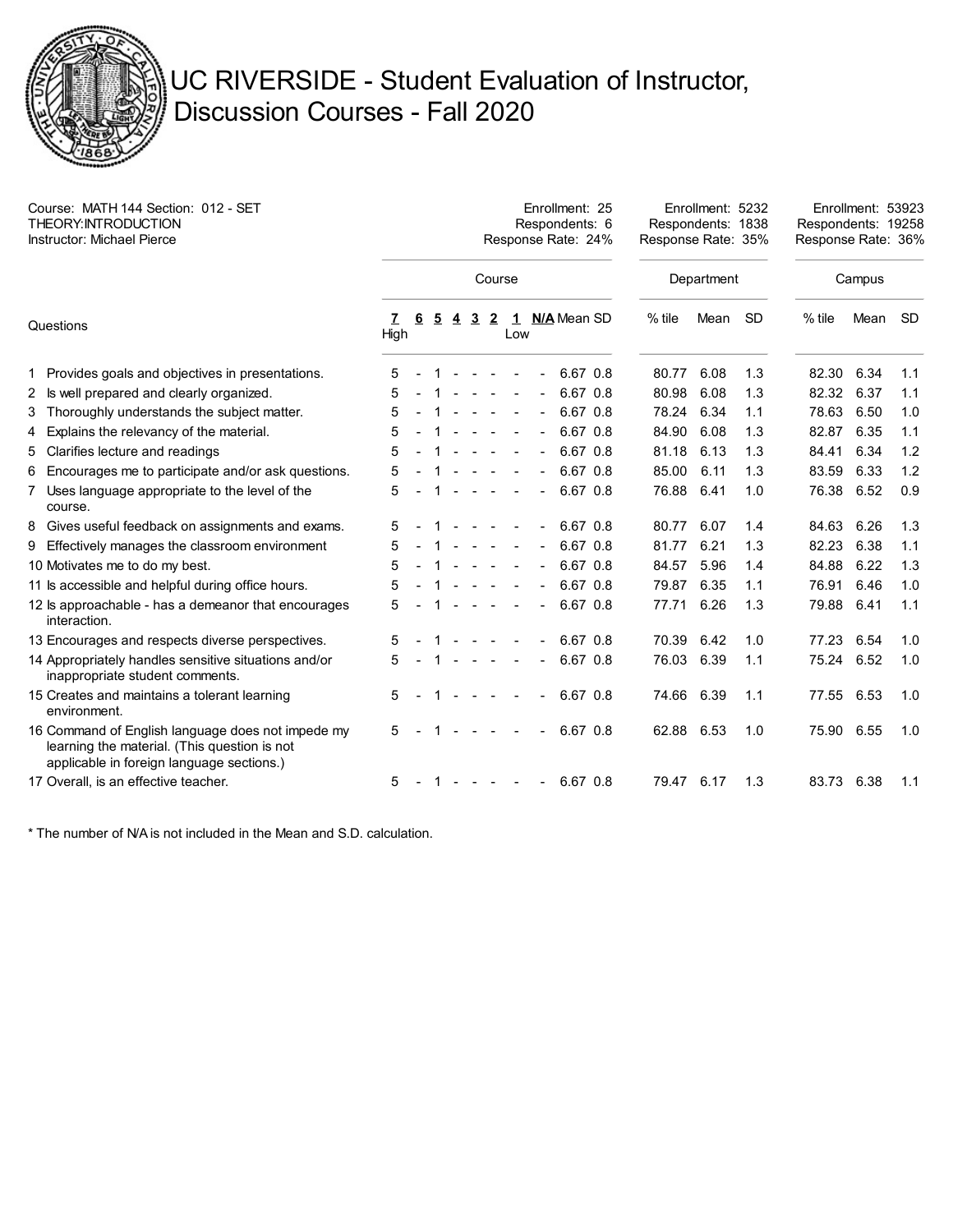

### UC RIVERSIDE - Student Comments of Instructor, Discussion Courses - Fall 2020

Course: MATH 144 Section: 013 - SET THEORY:INTRODUCTION Instructor: Michael Pierce

**Question # 18**: YOUR CONSTRUCTIVE COMMENTS ON YOUR GRADUATE STUDENT INSTRUCTOR'S TEACHING SKILLS ARE EXTREMELY IMPORTANT. PLEASE WRITE YOUR COMMENTS IN THE TEXTBOX BELOW. PLEASE LIMIT YOUR COMMENTS TO 2000 CHARACTERS.

Pierce was a great teacher! He was very thorough when explaining abstract ideas that encouraged us when we got if we strayed the wrong way. Pierce was also very patient with our group, which I deeply appreciated.